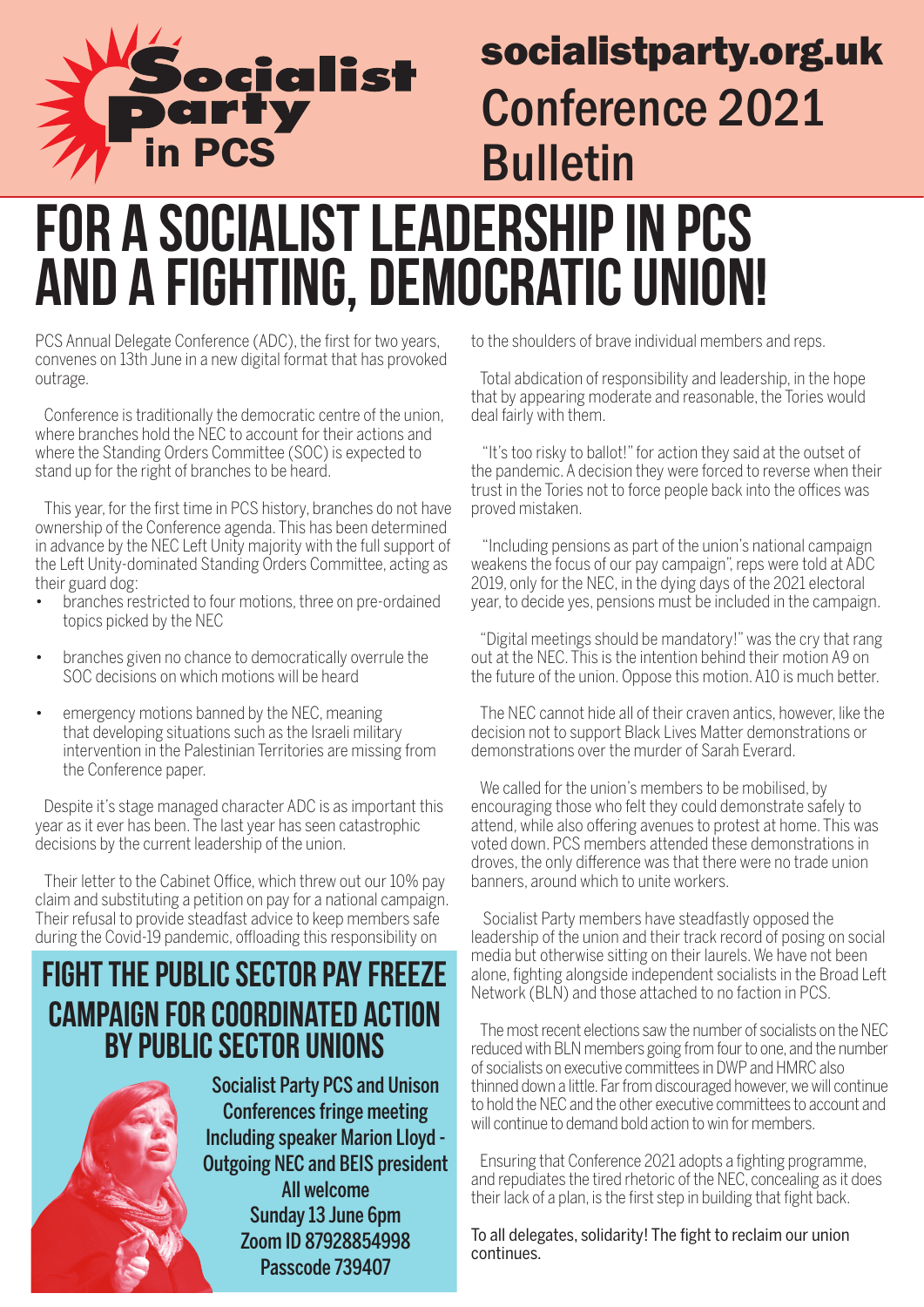# Re-building The Left In PCS

Rebuilding the left in PCS is a necessity. The current union leadership whilst nominally on the left fails the test of what is expected of a left leadership.

We expect a left leadership to shift power and accountability into the hands of elected lay reps. In reality what we have seen is a concentration of power to the centre and into the hands of the (mostly unelected) bureaucracy.

Meanwhile long-standing conference policy to extend election of officials is ignored.

This year's stage managed conference is an affront to the union's democratic traditions. The old CPSA right wing would love it.

We expect a left campaigning leadership to mobilise the collective strength of our union to take on the Tories over pay and Covid-19.

Instead they stepped down the 2020 pay claim as a national unity gesture expecting the Tories would reward them for their "constructive approach". In fact the Tories reimposed pay limits. PCS responded with a petition.

The 2020 pay campaign collapsed and Mark Serwotka told the Cabinet Office in advance of 2021 pay negotiations that pay deals could be done by exchanging conditions for pay.

### "Virtual Union…?"

The use of Zoom and related technologies were shown to have benefits during the pandemic - eg meetings held which might not otherwise have been possible.

But to what extent do we want to become a "virtual union" and are we happy with the amount of control it gives to the union bureaucracy.

These issues should have been central to the discussions at this year's virtual conference. Instead the National Executive Committee and a supine SOC has given us a stage managed conference. Motions which pose questions awkward for the leadership have been buried.

We know where the leadership want to go. They sent out a questionnaire to Branches and Groups. The first question asked how many physical meetings are required - the presumption being that virtual meetings will become the norm.

This is one hugely important reason for opposing motion A9 from the NEC which instructs the NEC to "Promote the use of virtual meetings……." This will give them a free hand to turn us into a virtual union.

Conference must oppose A9. A far better motion on the future of the union is motion A10.

At the outset of the Covid-19 pandemic the Left Unity leadership actually issued this advice to members. "This Briefing provides general information about statutory rights which are available to all employees. We are not advising you to do, or refrain from doing anything."

A reversal of this approach was forced on them by DVLA management's scandalous disregard for our members and finally and far too late a strike ballot was called - a form of action which for months the leadership had said was not possible and had refused to organise.

These are not the actions of a left leadership and Left Unity as a supposedly rank and file group has long ceased to act as a check on this leadership.

The Broad Left Network in the period ahead will seek to rebuild the left in PCS based on activists who want to fight and around a programme to transform the union.

A start has been made in this year's national and group elections. A bigger challenge to Left Unity and their control would have been possible if the Independent Left had accepted our suggestion of working together. We regret their decision not to do so. But the serious and urgent task of rebuilding the left in PCS will not stop.

PCS Broad Left Network pcsblnetwork@gmail.com pcsbln.wordpress.com

Buried by the SOC in positions on the agenda that make them unlikely to be heard are two motions that do address the issues of technology and how they should be used.

Motion A23 instructs the NEC to make available to branches IT and email records to enable branches to maintain contact with their members. The pandemic has highlighted the importance of this demand. Support A23.

Motion A65 lays down the democratic requirements for any virtual conference in future- in the event this is necessary. In essence it provides for Branch and delegate democratic safeguards and control. If debated support A65.

We can use these technologies to benefit us but we will lose the soul and control of our union if we allow it to become a "virtual union" - just faces on screens.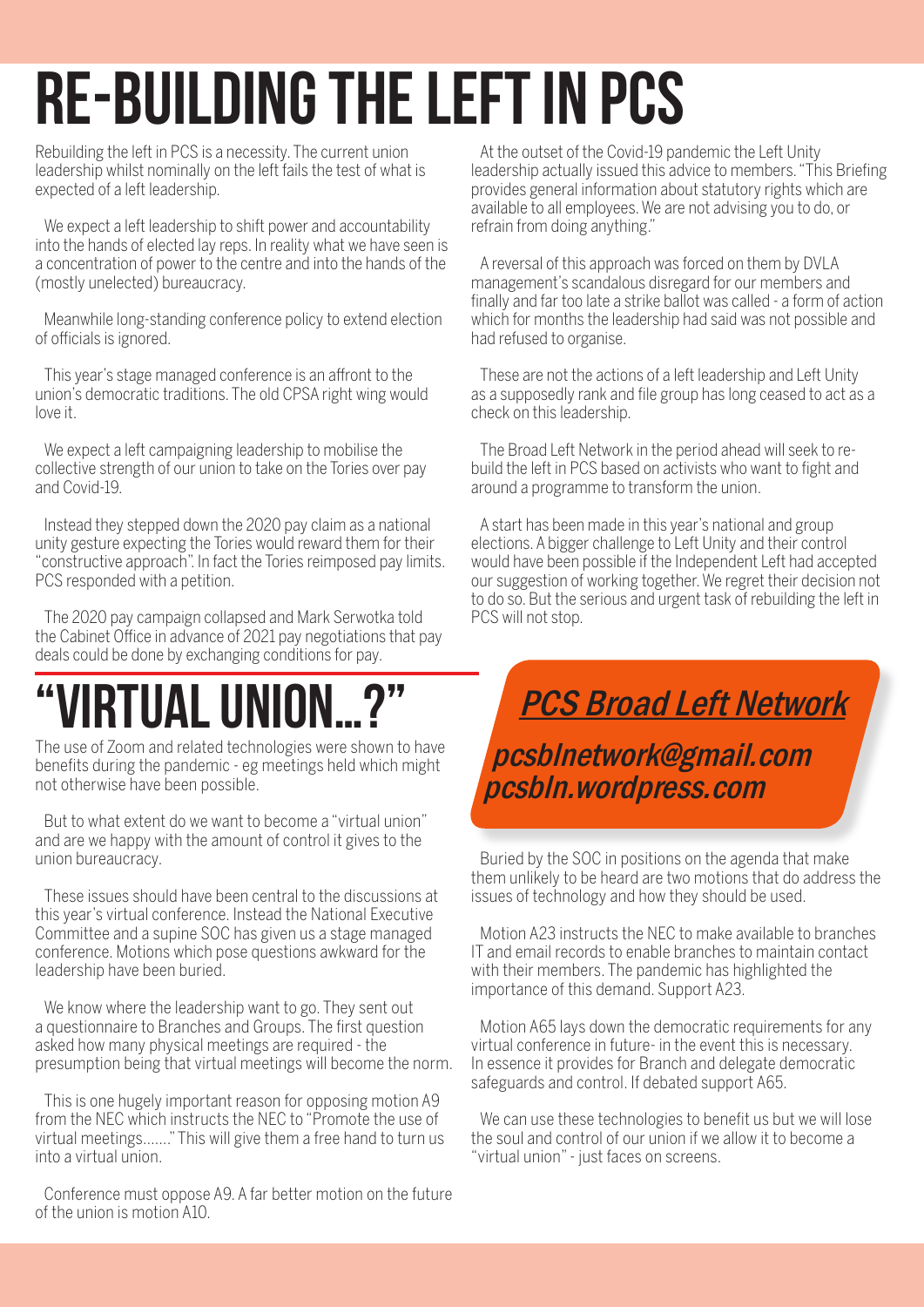# We need a fighting political strategy

Socialist Party members reject the view that PCS should be apolitical or politically neutral.

We need a political strategy that can reinforce our aims as a trade union to use our bargaining power to protect and promote the interests of members and to campaign for social and economic change in the interest of working people and their families.

We believe the NEC decision for PCS to call for support for all Labour candidates in England and Wales was a serious error of judgment. It ignored the mandate given by ADC and the membership ballot by giving support to right wingers who had undermined Corbyn's leadership and who were not sympathetic to PCS policies.

Blanket approval and support to Labour looks even more indefensible with the replacement of Corbyn by Starmer and Labour's clear move to the right.

The NEC motion to this ADC on political strategy (A38) can be supported as it calls for a review and report to 2022 Conference. The review should include:-

published procedures for branches to discuss and agree with the NEC support for parliamentary candidates worthy of PCS support.

- • details of the PCS parliamentary group and publish the names.
- Westminster parliamentary group work to be directed by the NEC and a relevant sub-committee.
- work of parliamentary groups in devolved areas to be directed by the Nation Committees
- work in the regions with MPs and political activities in line with ADC policy to be directed by the appropriate regional committee.
- • regular reports of political activities to be given to the NEC, Nation and Regional Committees and published to members.
- should we support candidates in Devolved, Mayoral and Council elections

The starting point for any review must be current policy which is to give PCS elected bodies the right to propose support for those candidates who support the union's position on fighting against austerity, in respect of jobs, services and pay and pensions.

## C-19 Tories Prioritise Business Over Lives

The evidence of Dominic Cummings to the Parliamentary Select Committees is an indictment of Johnson and the Tories handling of the Covid-19 pandemic:-

- • Cummings said he was "baffled as to why No 10 is trying to deny herd immunity was the plan"
- Cummings said Johnson regretted his first lockdown decision saying 'l should have been the Mayor of Jaws and kept the beaches open'

The Daily Mail carried a claim about Johnson saying "No more f- - - ing lockdowns let the bodies pile high in their thousands"

These revelations matter. They reveal a tragedy of thousands of C-19 deaths due to Tory incompetence and Johnson prioritising business over lives.

These revelations matter for us in government employment. It wasn't just senior management incompetence and/or complacency that caused the DVLA Covid outbreak. Staff crowded into this huge office complex was and is a direct result of the Tory 'business as usual' policy. A continuation of which led to a recent breakdown in talks to end the dispute.

As we enter a new phase of the pandemic - with it's many variants - our safety must drive the union agenda. We already know where the Tories stand - 'open and be damned'.

PCS must use it's collective strength to make sure work is carried out where it is safest - which for the foreseeable future will still be working from home and in made safe workplaces where we accept this is unavoidable.

# **Join the Socialists**

To read more about what we stand for and to join up with Socialist Party members in PCS

visit socialistparty.org.uk/join or call 020 8988 8777

Text your name and postcode to 07761818 206

**C**: Socialist Party in PCS



The Socialist Party is part of the Trade Unionist and Socialist Coaltion, an anti-cuts electoral alliance with the RMT and others